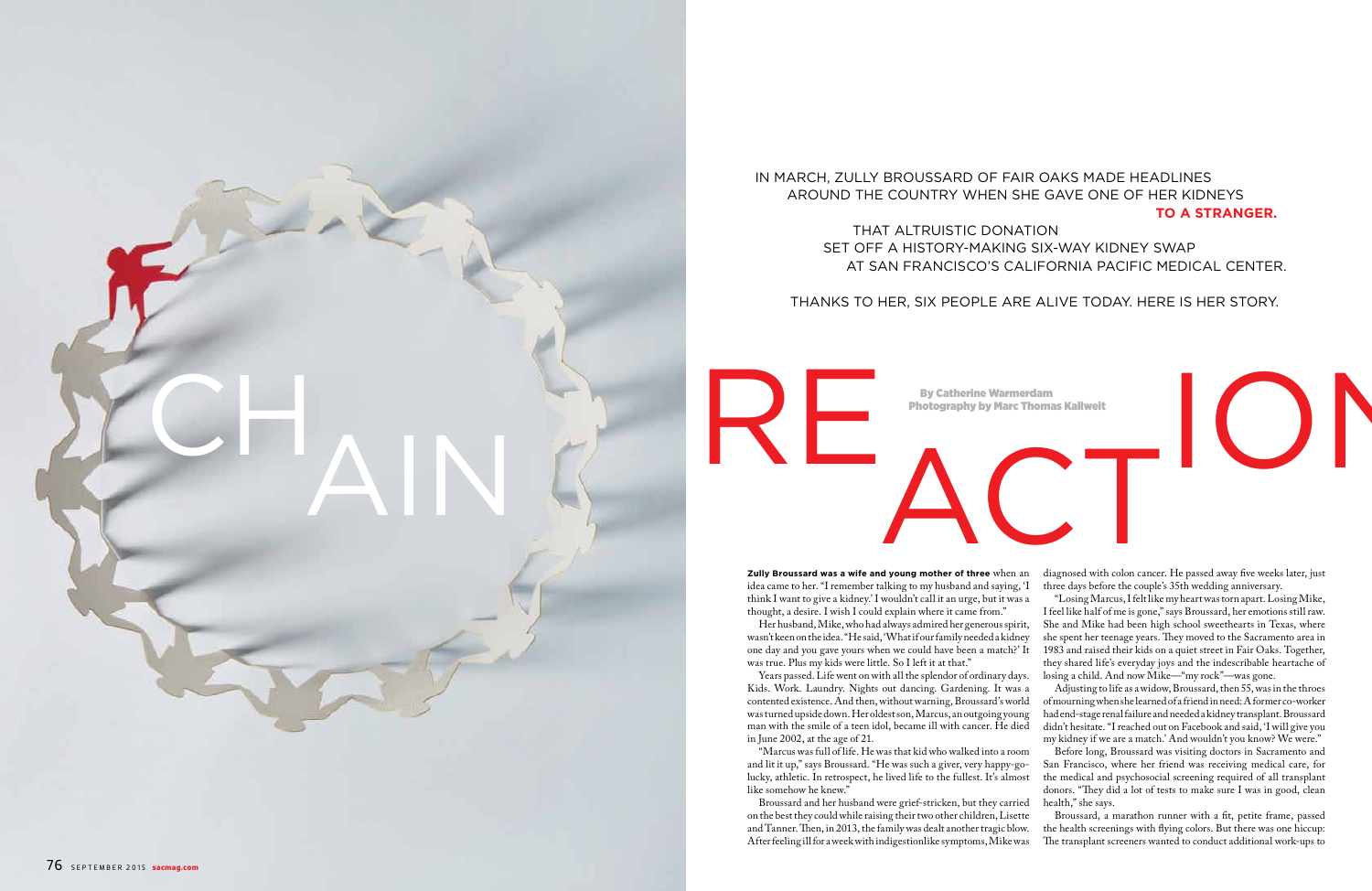rule out any potential problems stemming from the removal of a

rcino<mark>ge</mark>nic mole when Broussard was 15.<br>In the meantime, another kidney sudden meantime, another kidney suddenly became available for rd's friend from a 21-year-old man who had been taken off life support. Understandably, the friend jumped at the opportunity. By then, however, Broussard was fully committed to the idea of being a live donor, even if it meant giving her kidney to a stranger instead. "I was already in this medical process, and I was so excited," recalls Broussard, a mental health nurse at a prison. "I let the medical team know I still want to do this."

This is the story of one woman who saw a chance to help a stranger in need and grabbed it—a hero at once both ordinary and extraordinary. It's also the story of how technology is changing the game for desperately sick people in need of a new kidney.

## **For those facing end-stage renal disease, the statistics are grim.**

tant role). The patient's blood type—A,  $\overline{B}$ ,  $\overline{AB}$  or  $\overline{O}$  must be compatible with the donor's. In addition, the donor has to be immunologically compatible with the recipient. Tests are run to detect the presence of antibodies in the recipient's blood that could damage the donor kidney. If sufficient numbers of antibodies are identified, the donor will usually be deemed incompatible with the recipient. Transplants from living donors have better outcomes than those from deceased donors. They last more than 50 percent longer and are less likely to be rejected.

Yet finding a willing donor—let alone a compatible one—is a major hurdle for the majority of patients.

Roughly 101,000 people are currently awaiting kidney transplants in the United States. The median wait time on the kidney transplant list is 3.6 years. Patients who are difficult to match confront a much longer wait, and many will die before a match becomes available. Last year, 4,270 people died waiting for a kidney transplant, while another 3,617 grew too ill to receive one.

Identifying a suitable match for a kidney transplant patient is largely a matter of blood type (although the age and health of the donor also play an impor-

In 2003, Jacobs received a kidney transplant at California Pacific Medical Center in San Francisco after an excruciating wait for a match. "I had donors who were willing but incompatible," he says. "I

Until the mid-1990s, the most common source of suitable live donors was blood relatives. A patient's parent, sibling, child or cousin might be tested for compatibility. If the relative's blood type was compatible and he or she was healthy and willing to give: bingo! But drawing from such a limited pool minimizes the number of potential matches, leaving many patients to languish on the wait list. As transplant research and technology progressed, the emergence of spousal donations paved the way for an array of potential living unrelated donors (a friend, a co-worker, a neighbor), thus giving more

**To become an "altruistic donor" like Zully Broussard, you must be in good general health, have normal kidney function, be between the ages of 25 and 70 (exceptions may be made) and have medical insurance. Conditions that may exclude you from being a living donor include hypertension requiring medication, kidney disease, obesity, certain infectious diseases such as AIDS, some forms of diabetes, cancer, heart disease and hepatitis, some forms of psychiatric problems, and kidney stones. For more information on becoming an altruistic donor, go to the National Kidney Foundation's website (kidney.org).**

**David Jacobs knows firsthand the agony** of waiting for a life-saving donation. The successful San Francisco-based software developer was tethered to dialysis for more than three years before a suitable

> The dream is for these dominolike swaps to become the norm for kidney transplants. "They should become the new normal because it gives some people their only hope," says Katznelson. "Every time you do a kidney paired donation transplant, you take someone off the waiting list and you therefore make that scarce resource more available to people who don't have living donor options."

> Identifying appropriate paired donation matches used to be painstaking work that took months to complete—too long for a dying patient. Making good on his pledge, Jacobs set out to build a powerful computer program that could ef ficiently facilitate paired donation chains.

patients a greater shot at staying alive. Even so, incompatibility issues persist under this scenario, especially for hard-to-match recipients. Therefore, a healthy, willing donor might be turned away, even as thousands of people wait in desperation for a kidney. had donors that were compatible but were ruled out for health or other issues. I was looking for options." Finally, there was a breakthrough. "A person who barely knew me went in and got tested with a

kidney donor became available to him. "Let me tell you, being on dialysis—they nearly killed me once. The second day I was there, the guy next to me died while I was sitting there. I don't want anyone to suffer like that," says Jacobs, 59. "I'm glad dialysis is there because it kept me alive and it's keeping other people alive. But it should be a transient stop, not a destination." The experience lit a fire in Jacobs, who pledged to bring his technological acuity and entrepreneurial zeal to bear on solving the kidney match conundrum. "I had 10 or more hours a week hooked up to a machine trying to stay alive," he recalls. "I had time to spend focusing on the problem and the motivation to do it, so I started educating myself." Jacobs pored over all the research on kidney transplants that he could get his hands on.

person who knew me much better, and she was a match," explains Jacobs. "Without my kidney donor, Breyon Austin, I would not be alive. She's a young black woman who gave to a middle-aged Jewish guy because she didn't want my boys to grow up without a father like she had to."

Then Jacobs sat down with Dr. Steven Katznelson, medical director at CPMC's kidney transplant program. "I had a whole laundry list of issues and concerns and criticisms," recalls Jacobs. "One of my questions was, 'Why aren't you doing kidney paired donations?' The answer was that they wanted to do them but didn't know how. I said, 'I think I can help you figure this out."

**The first kidney paired donation transplant** was performed in the United States in 2000, revolutionizing the manner in which transplant matching is conducted and opening up a new universe of potential matches for transplant patients. In short, kidney paired donation takes a group of incompatible donor-recipient pairs and matches them to another group of incompatible pairs.

For example, imagine your husband needs a kidney and you are medically able to donate to him, but your blood types are incompatible. Another donor-recipient pair—let's call them Sue and Bob—shares the same problem: a healthy, willing donor, but not a suitable match. Then imagine discovering that you and Bob are an ideal match, as are Sue and your husband. You donate to Bob, Sue donates to your husband, and two lives are saved.

Paired donation is not limited to two donor-recipient pairs. Transplant centers across the country have recently made tremendous strides building entire transplant chains in procedures involving

as many as 34 donor-recipient pairs, as was the case in a crosscountry, multifacility procedure completed over several weeks earlier this year.

Paired donation is most impactful when an altruistic, or nondirected, donor kicks off a so-called domino chain. That's because the altruistic donor, who enters the chain without a recipient partner, functions like a wild card: He or she can be matched with a wide variety of people, therefore greatly increasing the number and suitability of potential matches in the chain. Altruistic donors are a godsend for hard-to-match patients.

In collaboration with the transplant team at CPMC, Jacobs led the development of MatchGrid, a software program that uses